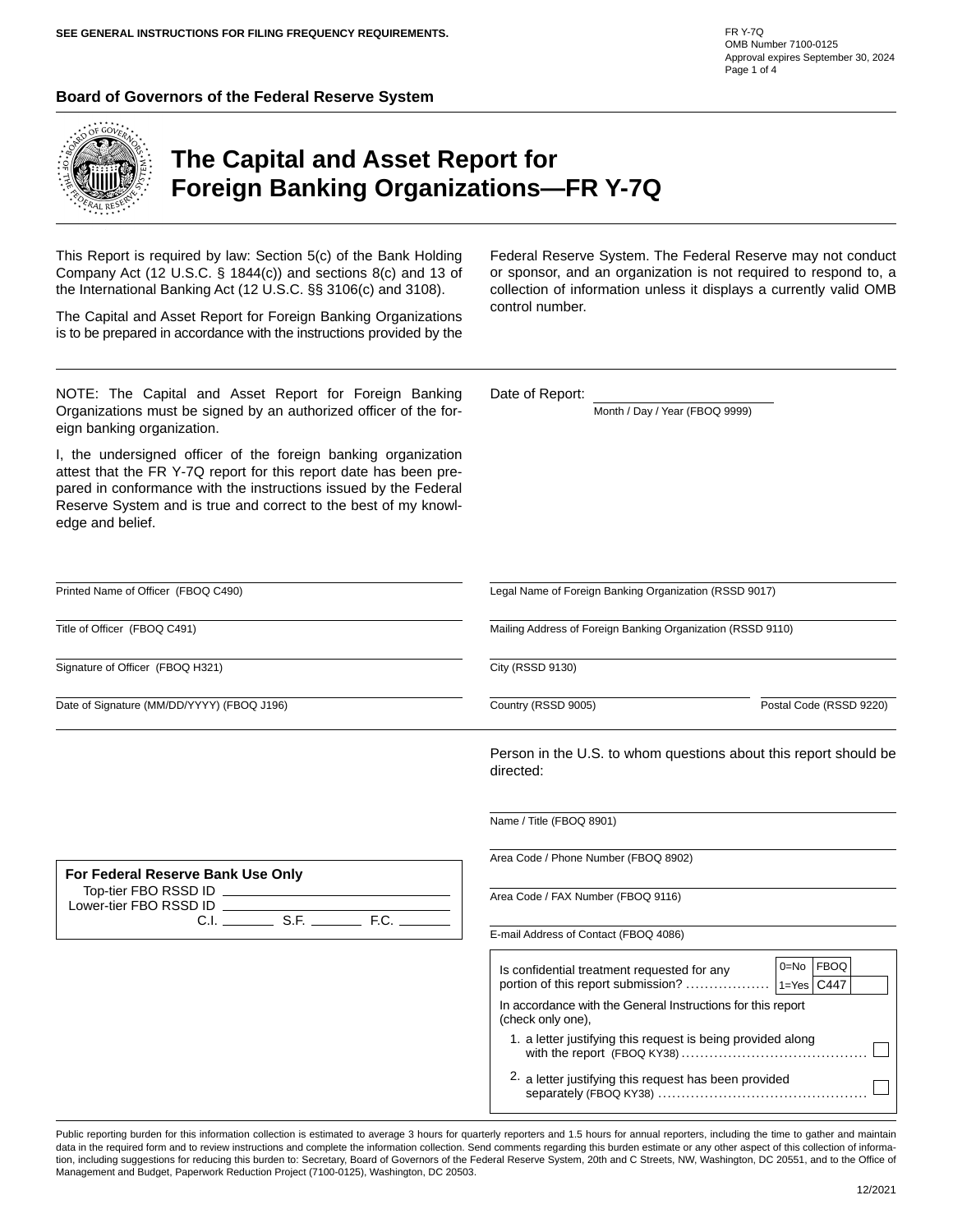# **Part 1A. Capital and Asset Information for the Top-tier Foreign Banking Organization**

| 1. Is the foreign banking organization required by its home-country supervisor to calculate its capital ratios | $ 0=No$ $ FBOQ $ |  |
|----------------------------------------------------------------------------------------------------------------|------------------|--|
|                                                                                                                | $ 1=Yes$   B162  |  |

If the answer to line item 1 is "Yes," provide capital and asset information in U.S. dollars using the procedure consistent with the risk-based framework required by the home-country supervisor. If the answer to line item 1 is "No," then provide the organization's best approximation under the Basel Capital Accord of the capital and asset information requested in U.S. dollars.

| U.S. Dollar Amounts in Millions   FBOQ                                                     |             | Amount         |                |
|--------------------------------------------------------------------------------------------|-------------|----------------|----------------|
|                                                                                            | 8274        |                | $\overline{2}$ |
|                                                                                            | 3792        |                | - 3.           |
|                                                                                            | A223        |                | 4.             |
|                                                                                            | 2170        |                | $-5.$          |
| 6. Total combined assets of U.S. operations, net of intercompany balances and transactions | <b>FBOD</b> |                |                |
|                                                                                            | 2170        |                | -6.            |
|                                                                                            | S292        |                | $\overline{7}$ |
|                                                                                            |             |                |                |
|                                                                                            | <b>CDOO</b> | D <sub>0</sub> |                |

|                                                                                              | <b>FBOQ</b>      | Date |  |
|----------------------------------------------------------------------------------------------|------------------|------|--|
| 8. Enter the as-of date for the financial data provided (report the date in YYYYMMDD format) | C <sub>116</sub> |      |  |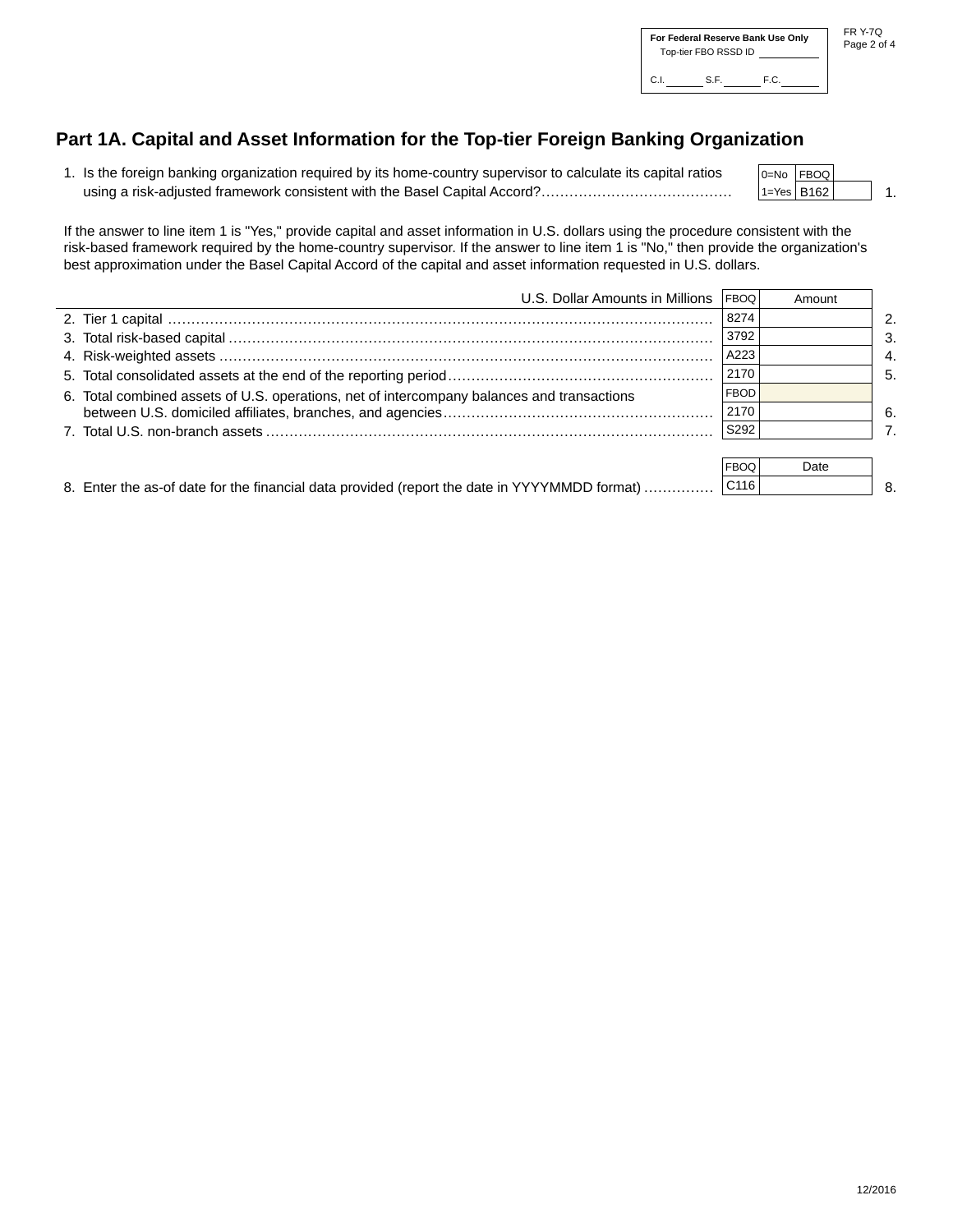## **Part 1B. Capital and Asset Information for Certain Top-tier Foreign Banking Organizations**

See instructions for this schedule.

| U.S. Dollar Amounts in Millions                                                                                        | <b>FBOQ</b> | Amount                  |               |
|------------------------------------------------------------------------------------------------------------------------|-------------|-------------------------|---------------|
|                                                                                                                        | P859        |                         | $\mathbf 1$ . |
|                                                                                                                        | P865        |                         | 2.            |
|                                                                                                                        | <b>FBOT</b> |                         |               |
|                                                                                                                        | 8274        |                         | 3.            |
|                                                                                                                        | <b>FBOQ</b> |                         |               |
|                                                                                                                        | 5311        |                         | 4.            |
|                                                                                                                        | <b>FBOT</b> |                         |               |
|                                                                                                                        | 3792        |                         | 5.            |
|                                                                                                                        | <b>FBOQ</b> | Percentage <sup>1</sup> |               |
|                                                                                                                        | <b>FB52</b> |                         | 6.            |
|                                                                                                                        | <b>FB53</b> |                         | 7.            |
|                                                                                                                        | <b>FB54</b> |                         | 8.            |
|                                                                                                                        |             |                         |               |
| 0=No FBOQ<br>9. Compliance with restrictions on capital distributions and discretionary bonus payments associated with |             |                         |               |
|                                                                                                                        |             | $1 = Yes$ FS41          | 9.            |
|                                                                                                                        |             |                         |               |
| U.S. Dollar Amounts in Millions                                                                                        | <b>FBOQ</b> | Amount                  |               |
| 10. Home country capital measure used in the numerator of the Basel III leverage ratio                                 | <b>FS42</b> |                         | 10.           |
| 11. Home country exposure measure used in the denominator for the Basel III leverage ratio                             | <b>FS43</b> |                         | 11.           |
|                                                                                                                        | <b>FBOQ</b> | Percentage <sup>1</sup> |               |
| 12. Minimum home country leverage ratio (if different from Basel III leverage ratio, as applicable)                    | <b>FS44</b> |                         | 12.           |

1. Report each buffer as a percentage, rounded to four decimal places, e.g., 12.3456.